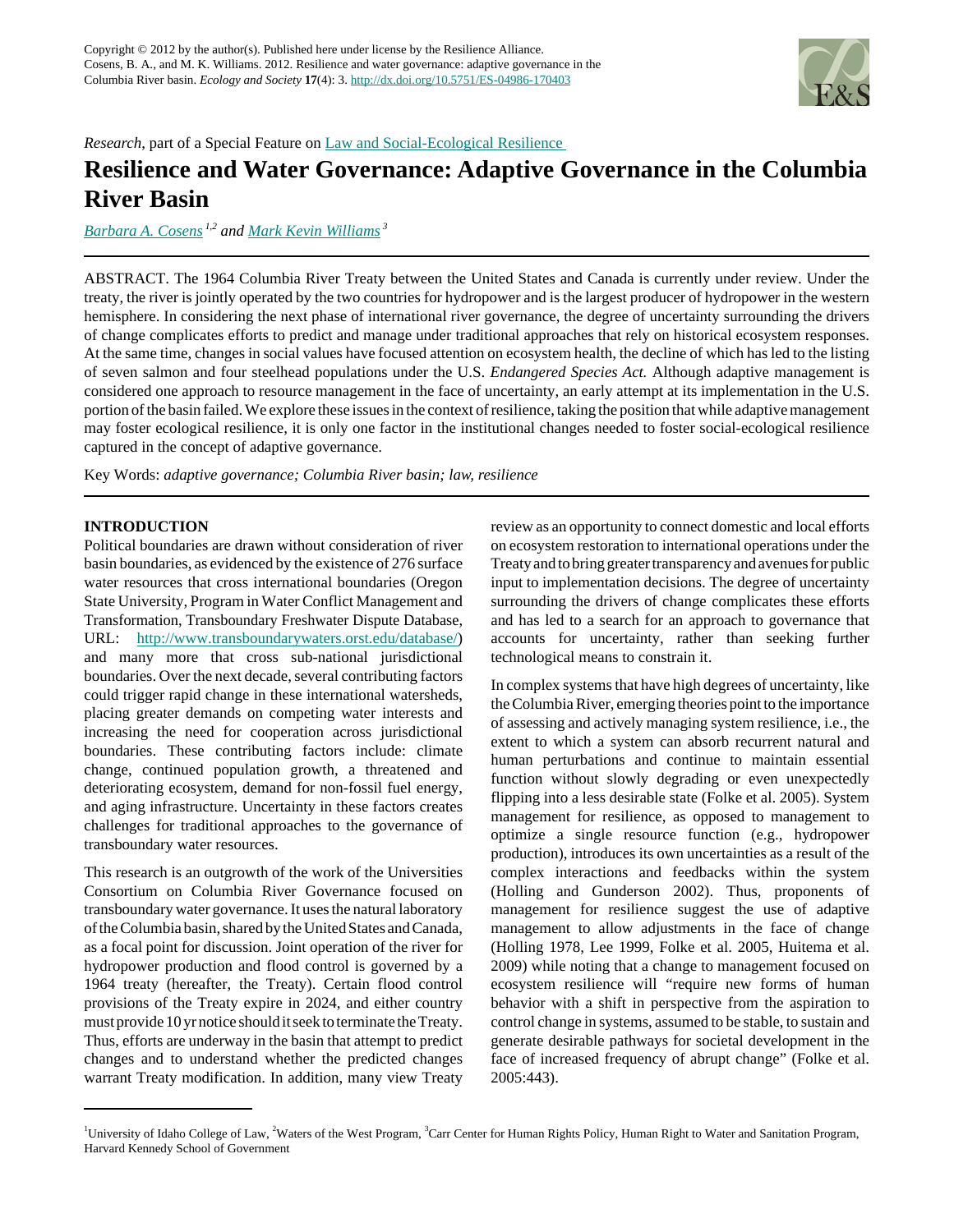Human behavior, however, does not shift in perspective simply because science indicates it is the right thing to do. Acceptance of decisions, whether supported by science or not, requires legitimacy in the actions of the institutions of governance that are making and implementing those decisions. Legitimacy is challenged by the degree of flexibility required by adaptive management. For resilience scientists, there is currently a gap between theory and application. On the one side, they recognize that adaptive management is an appropriate management tool in the face of uncertainty. However, they also recognize the difficulty in achieving practical implementation of adaptive management. This gap may be bridged by recognizing the difference between scientific accuracy and social legitimacy and the full integration of the social component. It is not enough that monitoring and incremental adjustment will provide the best ecological results in the face of uncertainty. The decisions whether to use adaptive management, what to monitor, and how to make incremental adjustment must be made in a manner that fosters legitimacy.

Thus, achieving the implementation of adaptive management requires attention to the process of governance used to carry it out. In this context, "governance is the process of resolving trade-offs and of providing a vision and direction for sustainability, management is the operationalization of this vision..." (Boyle et al. 2001:122). By its definition, governance will involve trade-offs and thus may not lead to the perfect scientific result for the ecological system. However, the flaw in implementing adaptive management without integrating the social component is that it makes the same mistake as traditional management by optimizing for a subset of the system, i.e., the ecosystem. Coupled with adaptive management, an appropriate form of governance addresses the entire social-ecological system.

Our work builds upon the work of scientists to define criteria for adaptive governance by turning to legal scholarship on legitimacy to explain why certain aspects of governance are necessary if flexible, experimental approaches to management are to gain acceptance. It uses a framework on legitimacy developed by Cosens (2010, 2012) and summarized next to argue for a renewed but restructured attempt at adaptive management within a framework of adaptive governance applied to the Columbia River basin social-ecological system.

## **ADAPTIVE GOVERNANCE AND LEGITIMACY**

In resilience literature, scholars use the term governance to describe the laws, policies, regulations, institutions, and institutional structures involved in governing (Folke et al. 2005, Huitema et al. 2009). The term adaptive management has been used to describe a process of learning through monitoring ecosystem response to a particular action, followed by incremental change in the action based on what is learned (Holling 1978, Lee 1999, Folke et al. 2005, Huitema et al. 2009). Adaptive management is only one of many management approaches that a system of governance might use to implement its policies. It is an approach designed to address the inherent uncertainties in a system's response to management changes. It has also been viewed as an alternative to traditional forms of resource management that focus on optimizing for specific aspects of an ecosystem that match current economic needs or political goals. The failure of management through optimization to retain the full range of ecosystem services is a key message of scholars working on resilience theory (Walker and Salt 2006, Zellmer and Gunderson 2009).

The term adaptive governance has been employed to describe a governance process that responds to feedback received by a managing agency from monitoring the response of the ecosystem (i.e., adaptive management). It does this through collaboration and cooperation across different levels of government, non-governmental, and individual actions and among agencies within the same level of government with overlapping authority (Folke et al. 2005). Boyle et al. (2001:122) help clarify the difference between governance and adaptive management by stating that "governance is the process of resolving trade-offs and of providing a vision and direction for sustainability, management is the operationalization of this vision..." We use the term adaptive governance to indicate the type of governance necessary to allow sufficient flexibility for adaptive management.

Adaptive governance moves from a focus on efficiency and lack of overlap among jurisdictional authorities to a focus on diversity, redundancy, and multiple levels of management that include local knowledge and local action. Huitema et al. (2009) set forth four criteria for adaptive governance: polycentricity (also referred to as legal pluralism in legal scholarship; Roth et al. 2005), public participation, an experimental approach to resource management, and management at the bioregional scale. One problem in evaluating these components of adaptive governance is the inability to measure the effects of implementing each criterion.

Huitema et al. (2009) find no concrete evidence that polycentric governance is more flexible and less vulnerable (key goals for facilitation of resilience) than traditional, hierarchical forms of governance. Instead, they find that numerous case studies suggest the effectiveness of the polycentric approach for large-scale, common-pool resources (Langston 2003, Huitema et al. 2009). They also note, "there is little empirical evidence for the effectiveness of the riverbasin approach, either in its monocentric form (unitary riverbasin authorities) or its polycentric form (collaboration at the basin scale), in the literature discussed here. Dinar et al. suggest that basin-level governance institutions are a necessary but insufficient condition for successful resource management, meaning that the absence of such institutions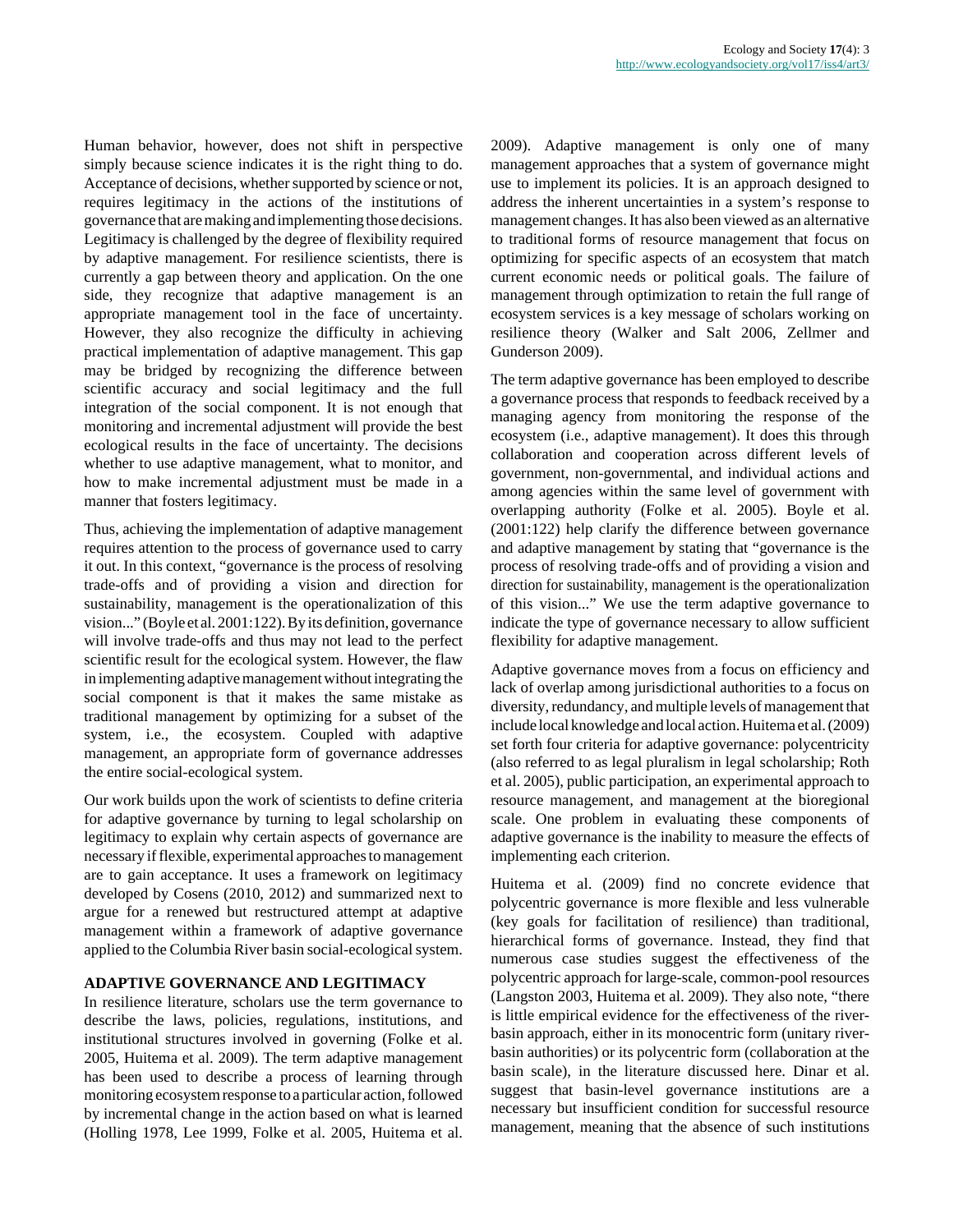will lead to the failure of management but their presence does not necessarily lead to success," Huitema et al. (2009:10; citations omitted).

Legal scholars may not find this lack of ability to monitor and provide quantitative proof of effectiveness as disturbing as scientists might. The very nature of complex social-ecological systems, the fact that no two large-scale systems are exactly alike, and the fact that no system is ever identical at two different points in time, renders it impossible to make a controlled comparison of polycentric and hierarchical governance. More importantly, legal scholarship adds a different approach to analyzing the necessary components of adaptive governance. Rather than asking how to measure whether the criteria that define adaptive governance lead to better results, the disciplinary perspective we accept here is the need for a more flexible and experimental approach to water resource management in the face of uncertainty and applies the legal and political science literature to understand the components necessary for public acceptance (legitimacy) of that approach. The following paragraphs summarize the requirements necessary to assure legitimacy in governmental decision making that employs an experimental approach to resource management. This is followed by discussion of their relation to the criteria for adaptive governance set forth by Huitema et al. (2009) of polycentricity, public participation, an experimental approach to resource management, and bioregional scale.

Legitimacy is a qualitative term used here to describe the persuasiveness of the basis for a governmental action (Bodansky 1999). It is a fundamental premise of political theory that people seek legitimacy in the actions of those who govern them. The concept has both normative and popular aspects. Thus, to be legitimate, a governmental assertion of authority must be justified (normative) and perceived to be justified (popular; Bodansky 1999).

In the historic range of governmental systems, democracy emerges as a system with a high level of legitimacy because people consent to their leadership through the process of electing those who govern. The increasing implementation of the law by administrative officials, as opposed to elected officials, dilutes the direct connection between the elected official and the voters affected by regulation. Clearly this challenges the legitimacy of decision making even in a democracy. To address this issue in the growing administrative state, administrative law has developed to fill the gap by governing the processes followed by the agencies that are delegated authority to implement the law. Introducing flexibility to water resource management to allow adaptive management can challenge the administrative processes currently used to assure legitimacy and lead to opposition to adopting new approaches. Analysis of the underlying basis for process elements currently employed in administrative law to assure legitimacy is a starting point for developing additional tools to assure legitimacy in a more flexible approach to management.

Of the five sources of legitimacy in the administrative process outlined by Esty (2006), three are of primary consideration for the implementation of adaptive management: (1) results based: legitimacy derived from the use of objective expertise as the basis for decisions and the ability to determine whether the results are good; (2) order based: legitimacy derived from the adherence by the administrative agency to rules that are clear, stable, and publicly available; and (3) deliberative: legitimacy derived from reliance on a public dialog in the process of decision making. We describe and apply these three sources of legitimacy to the concept of adaptive governance in the following paragraphs. A more thorough discussion of legitimacy and its relation to management for resilience is the topic of other articles by Cosens (2010, 2012); it will be summarized here.

#### **Results-based legitimacy**

Administrative agencies develop results-based legitimacy through reliance on scientific expertise. This began in the United States with federal management of the forests based on forestry science (16 U.S.C. §§ 473-478, 479-482, and 551, June 4, 1897, as amended 1905, 1911, 1925, 1962, 1964, 1968, and 1976). The premise behind science-based decision making is that the process will be objective and the results will improve. The use of scientific expertise as a source of legitimacy is increasingly questioned as agency science shows vulnerability to politicization (Wagner 1995, Doremus and Tarlock 2005, O'Reilly 2007, Cosens 2008, Ruhl and Salzman 2010); however, implementation of adaptive management may serve to cure that vulnerability (Camacho 2009).

Adaptive management, Huitema et al.'s (2009) "experimental approach to management," requires that the results of an agency action be monitored and that the action be adjusted based on the monitoring. Under the current approach to science-based management, substantial resources may be allocated to studying a problem in the process of developing a solution; however, data are rarely gathered to verify the results of a particular action (Shabman et al. 2007, Camacho 2009). Furthermore, even if data were collected following agency action, agencies rarely have the authority to modify the action without going back through the rulemaking process, or in some cases, without new legislation. Although reluctance to provide authority for flexible implementation may lie in part in failure to fund monitoring (Shabman et al. 2007, Camacho 2009), it also reflects a failure to tie adjustment based on monitoring to agency accountability. Actual measurement of results and adjustment in the face of those measurements will enhance results-based legitimacy. It will also reduce the use of science to achieve the goals of a particular interest group.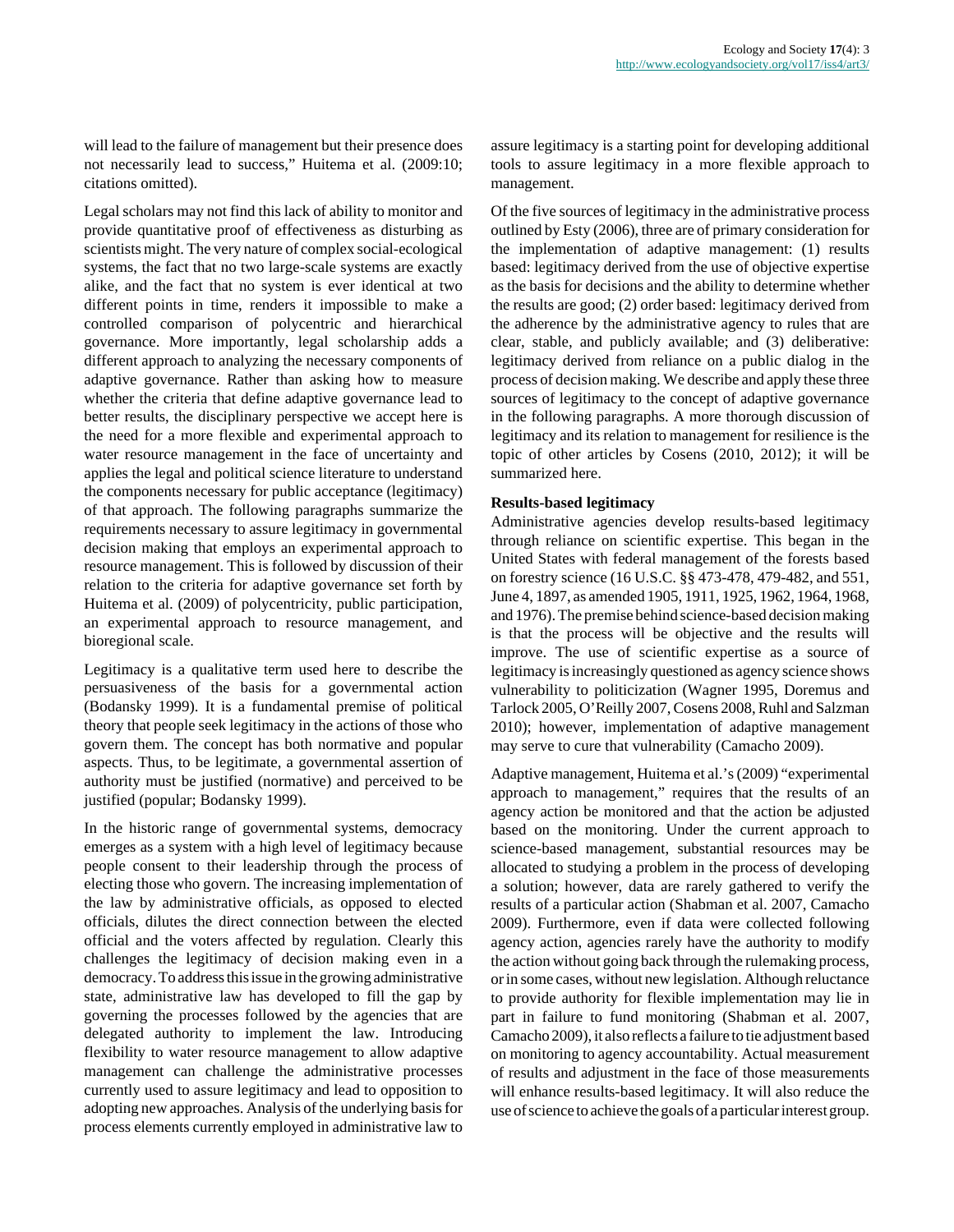#### **Order-based legitimacy**

Order-based legitimacy addresses the need for stability and finality in regulations that affect economic pursuits. Sources of order-based legitimacy in administrative process include rulemaking and judicial review of administrative actions. In the United States, agencies promulgate rules to govern implementation of laws passed by Congress. Rulemaking facilitates the application of law to the regulated community in an equal and uniform manner. Proposed rules are subject to notice and comment, thus increasing the possibility that unintended consequences will be found and addressed before final rules are in place (*U.S. Administrative Procedure Act* 5 USC §553). The knowledge that the same rules will be applied to all creates a level playing field and provides stability for economic pursuits. Finality is achieved through the judicial review process that allows affected parties to challenge both rules and administrative actions under the rules (*U.S. Administrative Procedure Act* 5 USC § 704). Once review of a particular issue makes its way through the courts, *res judicata,* the concept that a final decision by a court on an issue is conclusive as between the same parties, and *stare decises,* the judicial policy of following earlier decisions by the same court, prevent or discourage re-litigation to achieve a different outcome, thus providing finality.

The desire for stability and finality is in direct conflict with the flexibility needed for adaptive management. The communication gap between those advocating adaptive management and those seeking finality is found in many legal battles concerning natural resources and the environment and arises from a basic conflict between the goals of science and law. The scientific process is a neverending search for the truth. Litigation is a process intended to reach final resolution (Cosens 2008). Scientific inquiry has no concept of *res judicata* or *stare decises.* Instead, scientific methodology is a process of disproving what was formerly thought to be true, with continued re-investigation of questions thought solved and re-interpretation of theories in light of new discoveries (Kosso 2007). Civil litigation serves economic purposes. The goal is final resolution of a dispute to facilitate a return to economic pursuits. Although truth is sought within the limits of the information available at the time, final, peaceful dispute resolution is given higher value than truth. Similarly, the current process of rulemaking is designed to consider the issue once and then proceed under a final rule rather than to reexamine and adjust to the results of the rule's implementation. In disputes concerning the environment, civil litigation serves economic interests by providing stability; science serves environmental interests by continuing the search for the true cause of environmental harm. In this framework, adaptive management, with its continuing adjustment based on science, serves environmental interests but may introduce instability for economic interests.

Bridging this gap first requires an understanding that the environmental community has not been silent in the face of a system of civil litigation that was not designed to achieve their goals. Once the environmental community has exhausted its options within the judicial system, the issues will be revisited in the relevant legislature or Congress. Once all options have been exhausted within the political system, the issues might even be addressed through civil disobedience. An apt example is the endless litigation on the Columbia River over anadromous fish (discussed below) that has led to gridlock in recovery efforts. It is possible that the gridlock in the current system may encourage parties to seek an alternative.

Addressing concerns for stability and finality requires attention to the timeframe for incremental adjustment of management measures. Bringing legitimacy to the incremental approach of adaptive management requires equal treatment of both the economic need for finality and the progress toward the true system understanding needed to address environmental concerns. Examples suggest that currently, management relying on monitoring for adjustment uses a biological timeframe when the management action is developed by a science-based agency (e.g., see U.S. Geological Survey Patuxent Wildlife Research Center, basing monitoring on biological goals), and uses social timeframes when negotiated (e.g., see Snake River Water Rights Settlement 2004 Mediator's Term Sheet of April 20, 2004, placing a 30-yr timeframe on a biological opinion to provide stability for water users in the region). To foster ecological resilience while maintaining legitimacy, both ecological and social timeframes must be built into rulemaking for any adaptive management process.

It is also important to note that a current problem with orderbased legitimacy may actually be addressed by adaptive governance. Fragmentation of water management due to jurisdictional boundaries that may reflect political boundaries among governments or subject matter boundaries among agencies not only frustrates efforts to address an ecosystem as a whole, it also frustrates the regulated community faced with piecemeal and conflicting approaches. The need to address this issue provides support for seeking the ability to coordinate at a bioregional scale in adaptive governance. Research on the use of formal and informal networks to coordinate across multiple entities may provide valuable insights into the management of polycentricity (e.g., Bodin and Crona 2009, Zaring 2009, Ruhl and Salzman 2010).

#### **Deliberative legitimacy**

Deliberative legitimacy is reflected in the growing expectation for public involvement in all aspects of governance and in particular with environmental governance (Hirt and Sowards 2012). It is addressed in agency decision making in the United States in both administrative and substantive environmental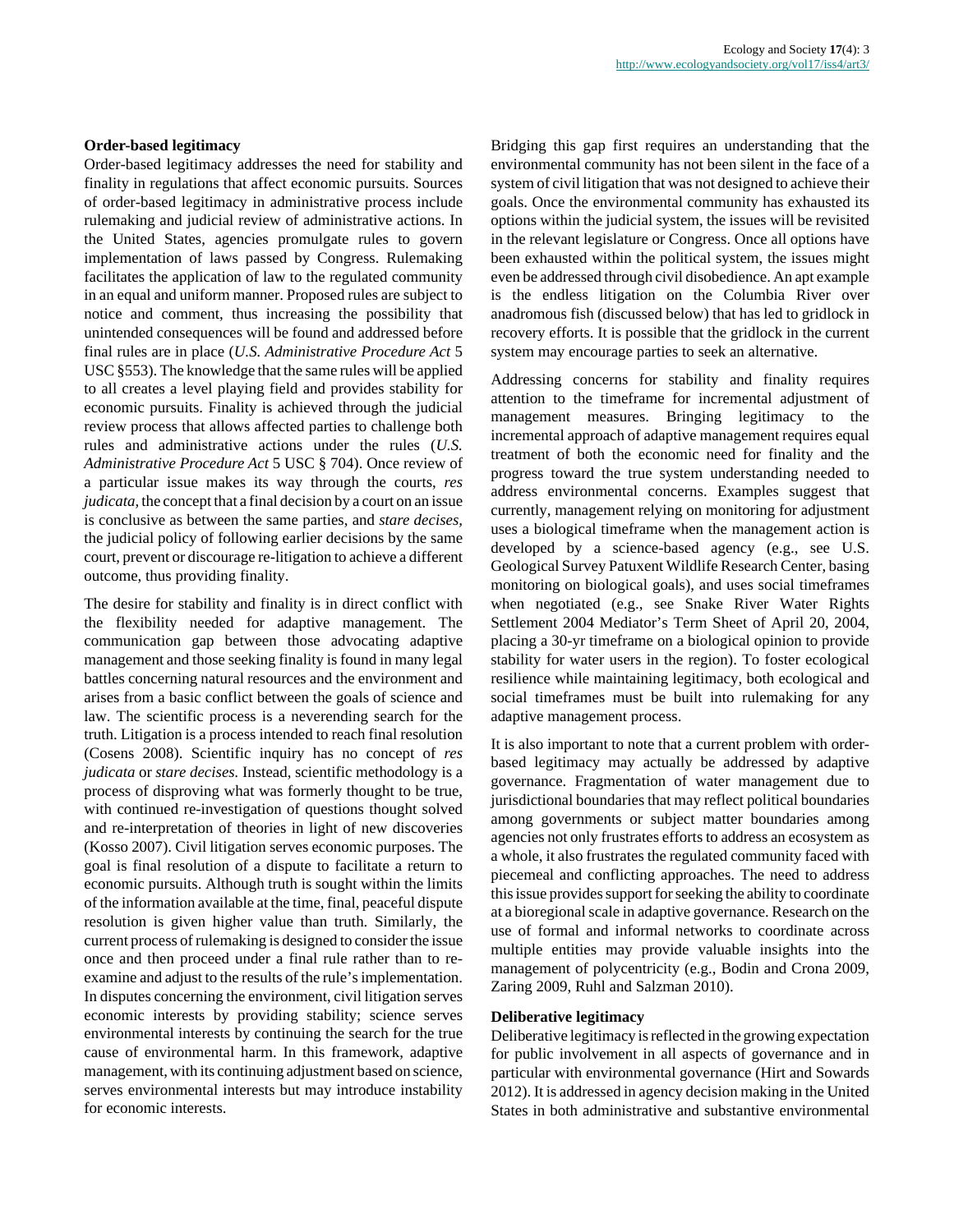law. Administrative law requires notice and comment in rulemaking (5 USC §553), open meetings (5 USC §552b) in which public officials are engaged in decision making, and open public records (5 USC §552). In substantive law, the passage of the *National Environmental Policy Act* (NEPA) in 1969 can be considered the major turning point in public involvement in agency decision making (Hirt and Sowards 2012). NEPA conforms with administrative law requirements that meetings and records be open to the public. However, it goes beyond the administrative law requirements by imposing the affirmative duty on agencies to develop and analyze information on the environmental impact of major federal actions and provide the information to the public for comment (*U.S. National Environmental Policy Act* 42 USC §4332). Although NEPA does not impose any substantive requirement to choose the most environmentally sustainable alternative (Vermont Nuclear Power Corp. vs. NRDC, 1978), it arms the public with the information necessary to participate in shaping the decision through the political process.

The continued criticism of agency decision making in the United States suggests that public meetings and even the provision of information on environmental impact are insufficient to provide deliberative legitimacy. Adaptive governance requires more than public comment, it requires meaningful public comment; this is a two way flow of information in which governmental agencies work not only to provide information from their own expertise, but to also incorporate local knowledge and work toward a greater role for public input in decision making (McKinney and Harmon 2004). Without strong local capacity building and a meaningful role for local decision making, these requirements of public comment may amount to more form than substance.

Discussions of polycentric governance and legal pluralism view local capacity building for purposes of self-governance as key to effective governance (Hanna 2008, Raadgever et al. 2008, Huitema et al. 2009). Achieving this would require both the infusion of education and resources at the local level and local authority within the decision making network. Polycentric government differs from the move for local control in past Western U.S. efforts such as the Sagebrush Rebellion and the county supremacy movement, which advocate total local control over local natural resource issues concerning federal land. Instead, polycentric governance would require granting a larger voice and decision-making power locally while retaining a network with state and federal government. Small-scale spatial and temporal impacts may be reflected best in local knowledge, improving the knowledge base for a decision. Local experimentation with adaptive management within a stable state or federal framework may meet both the requirements of order-based legitimacy while allowing more robust avenues for deliberation. This redundancy in government, viewed as inefficient in the past, enhances adaptive capacity.

Application of this analysis to the Columbia River basin requires an understanding of human development of the basin, the opportunity presented by review of the Columbia River Treaty (Treaty between Canada and the United States of America Relating to Cooperative Development of the Water Resources of The Columbia River Basin [Columbia River Treaty], United States-Canada, January 17, 1961, URL: [http://](http://www.ccrh.org/comm/river/docs/cotreaty.htm) [www.ccrh.org/comm/river/docs/cotreaty.htm\)](http://www.ccrh.org/comm/river/docs/cotreaty.htm), and analysis of the previous attempt to implement adaptive management in the U.S. portion of the river.

## **THE COLUMBIA RIVER**

The Columbia River basin covers 259,500 square miles (672,102 km²) in Canada and the United States, with an average annual runoff of 200 million acre-feet (approximately 247 million m<sup>3</sup>; Barton and Ketchum 2012). The basin includes portions of seven U.S. states, i.e., Washington, Oregon, Idaho, Montana, Nevada, Utah, and Wyoming, and the province of British Columbia in Canada. Despite the fact that only 15% of the basin lies within Canada, 38% of the average annual flow and 50% of the peak flow originates in Canada (Shurts 2012). Importantly, because runoff from snowpack occurs later in the higher latitudes of Canada, 50% of the critical late summer flow may originate there (Hamlet 2003). This seasonal variability in unregulated peak flow is 1:34, a large range compared to that of other major North American rivers, for example, a mere 1:2 on the St. Lawrence River and 1:25 on the Mississippi River (Hamlet 2003). The variability caused 20th century boosters to seek to harness the river's potential for irrigation and energy through storage (Hirt and Sowards 2012). Current storage capacity on the river is 40% of the average annual flow, which is substantially less than that on the Mississippi River (200%) and the Colorado River (400– 500%). The basin relies on natural storage from snowpack to meet current uses of the river. Adaptation will be required of the basin because of increasingly reduced snowpack caused by climate change (Hamlet 2003).

In 1805, when the Lewis and Clark expedition made its way down the Columbia River to Astoria, there were no dams. Salmon fisheries sustained the native population. Falls slowed upriver migration of salmon and provided excellent fishing locations. Each year, thousands of Native Americans from numerous tribes gathered at locations such as Celilo Falls (now inundated by water behind the Dalles Dam) to fish and trade (Hirt 2008, Landeen and Pinkham 2008). This human adaptation to the ecological system was soon to change. Competition from commercial fishing and an influx of canneries began in 1866. The U.S. Army Corps of Engineers (USACE) began transforming the Columbia River for navigation with locks at the Cascades as early as 1896, with numerous dams to follow (White 1995). Most dams in the U. S. portion of the river mainstem generated hydropower and aided navigation but did not store substantial water (Shurts 2012). Exceptions to this run-of-the-river approach were the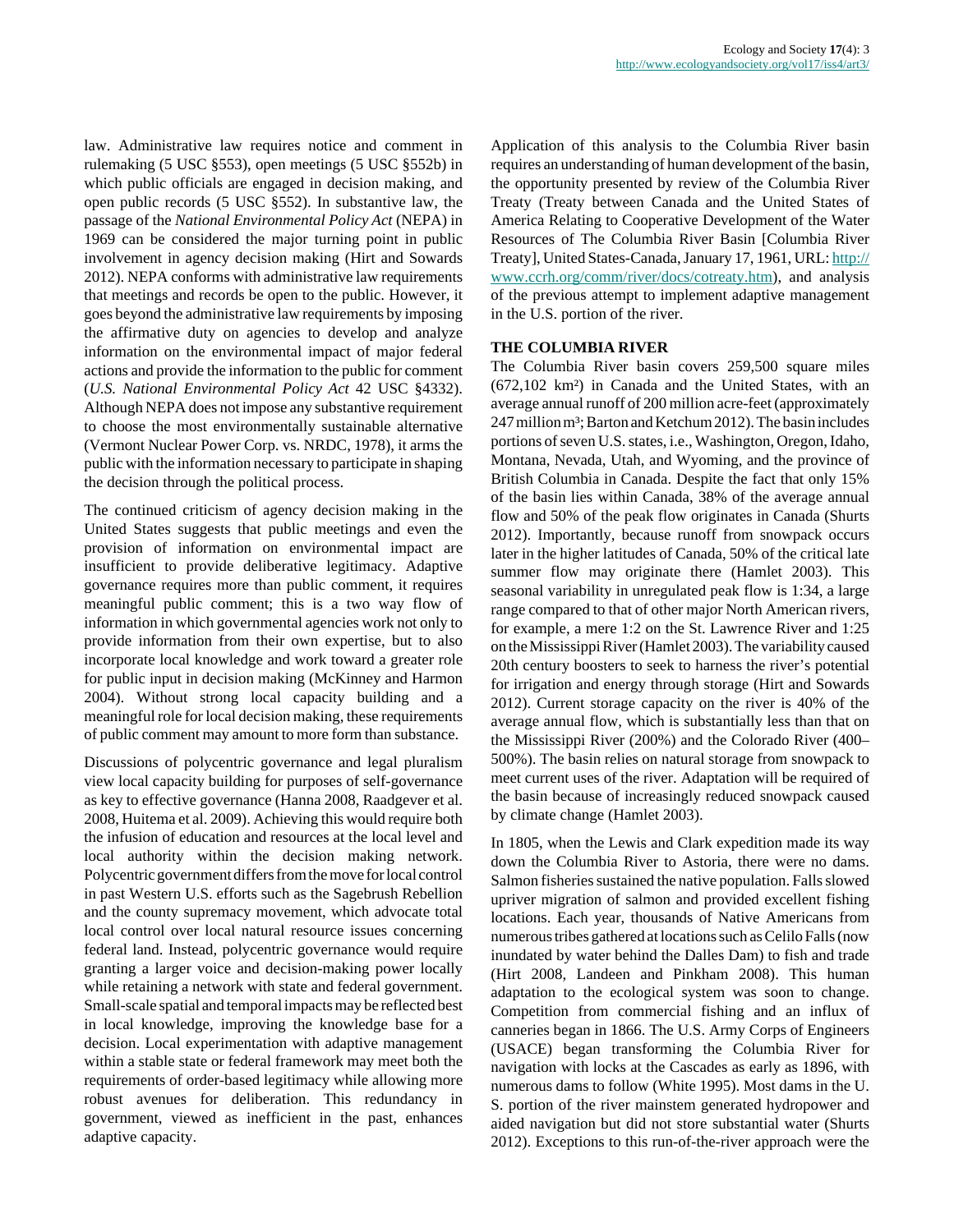Grand Coulee Dam, a federal facility, which was completed on the mainstem in 1942 for irrigation and permanently blocked salmon runs from reaching Canada, and the Hungry Horse Dam, completed on the tributary the South Fork of the Flathead in 1953 (Shurts 2012). In 1948, even though the total river flow was near average, runoff occurred rapidly and peaked with a flood in May that destroyed the town of Vanport, Oregon, with estimated flow of  $> 1$  million cubic feet per second (28,317 m<sup>3</sup>/s; average peak flows are less than half that rate; Barton and Ketchum 2012). At the time of the 1948 flood, total storage capacity on the Columbia River was approximately 6% of the average annual flow (White 2012). Compare this to the Colorado River's storage capacity of more than four times its average annual flow or the Missouri River's storage capacity more than two times its average annual flow (Barton and Ketchum 2012). The approach at the time to Columbia basin flood control issues, which were implemented by the USACE, was to address flood control through storage. However, the USACE was confronted by the fact that the best remaining water storage sites were not located in the United States, but in Canada.

Even before the 1948 flood, the International Joint Commission formed by the 1909 Boundary Waters Treaty between the United States and Canada was directed to study the possibility of storage within Canada to provide flood control or power benefits to both countries (Mouat 2012, Shurts 2012). The Columbia River Treaty, which would form the framework to accomplish this task, was not adopted until 1964. Possibly the biggest obstacle to its completion was the fact that the three new dams contemplated would all be in British Columbia while the majority of flood control and hydropower benefits would be in the United States (Mouat 2012, Shurts 2012). Between 1961 and 1964, negotiations between the federal government of Canada and the province of British Columbia resulted in turning the operation and benefits under the Treaty over to British Columbia; the operations benefits would be divided between the United States and British Columbia (Hirt and Sowards 2012, Mouat 2012, Shurts 2012). The resulting solution has been held throughout the world as the pinnacle of international cooperation on non-navigational uses of freshwater sources (Barton and Ketchum 2012).

The Treaty provided for appointment of operating entities by the United States and British Columbia. The United States selected the Administrator of the Bonneville Power Administration and Division Engineer of the Northwestern Division U.S. Army Corps of Engineers (Executive Order 11,177, 29 Federal Register 13097, September 16, 1964). British Columbia selected BC Hydro (Barton and Ketchum 2012). The entities operate under strict Treaty provisions and do not have decision-making power to modify or adapt the Treaty or to act on public comment.

One further complication needed to be addressed before the Treaty could be completed. In 1964, the Pacific Northwest did not need all of the power the new projects would generate. This problem was solved when Congress authorized construction of the Pacific Northwest-Pacific Southwest Intertie, allowing the sale of power to utilities in the southwestern United States, with a preference for sale to northwest utilities (*Pacific Northwest Consumer Power Preference Act,* 16 U.S.C. § 837. 2006). This resulted in an interconnected North American power grid.

Certain flood control provisions, paid for upfront by the United States to cover 60 yr, expire in 2024 (Treaty Article IV). The Treaty contains no automatic termination date or renegotiation clause; 2024 is the earliest date either party may unilaterally terminate the Treaty (Treaty Article XIX). At least ten years notice of termination must be provided; hence, the entities in the basin are focused on a thorough review of the Treaty before 2014. This has led to consideration of whether the time is ripe for Treaty modification (Shurts 2012), and many others see this as an opportunity to raise concerns with ecosystem health to the international scale.

Substantial changes in the basin have also led many to see Treaty review as an opportunity to update water management in the basin. The operating entities are studying options to explore before 2014 (U.S. Army Corps of Engineers and Bonneville Power Administration, Columbia River Treaty: 2012/2024 Review: Phase 1 Technical Studies 2009). A process of stakeholder input has begun on each side of the border. This review process provides an opportunity to consider governance of the basin in light of its adaptive capacity. Interviews with basin stakeholders suggest an interest in consideration of ecosystem function as a third purpose of the treaty, along with greater public involvement in both its negotiation and implementation (McKinney et al. 2010, University of Idaho and Oregon State University *unpublished manuscript*; [http://water.oregonstate.edu/sites/](http://water.oregonstate.edu/sites/default/files/ui_osu_crt_scenario_development__combined_report_-_final1.pdf) [default/files/ui\\_osu\\_crt\\_scenario\\_development\\_\\_combined\\_report\\_-](http://water.oregonstate.edu/sites/default/files/ui_osu_crt_scenario_development__combined_report_-_final1.pdf) [\\_final1.pdf](http://water.oregonstate.edu/sites/default/files/ui_osu_crt_scenario_development__combined_report_-_final1.pdf)). Viewing Treaty review as an opportunity to consider new approaches to river management requires understanding of the changes in the basin since 1964.

A symposium on the Columbia River Treaty held by the University of Idaho in collaboration with other basin universities in 2009 examined change and associated uncertainties both within and affecting the basin since 1964 in five categories: (1) change in values concerning the river; (2) change in the viability of populations of anadromous fish that spawn within the Columbia River system; (3) change in energy demand; (4) climate change; and (5) change in empowerment of local communities and, in particular, of Native American and First Nation governments. The following paragraphs will briefly summarize some of the important points raised at the symposium. A more complete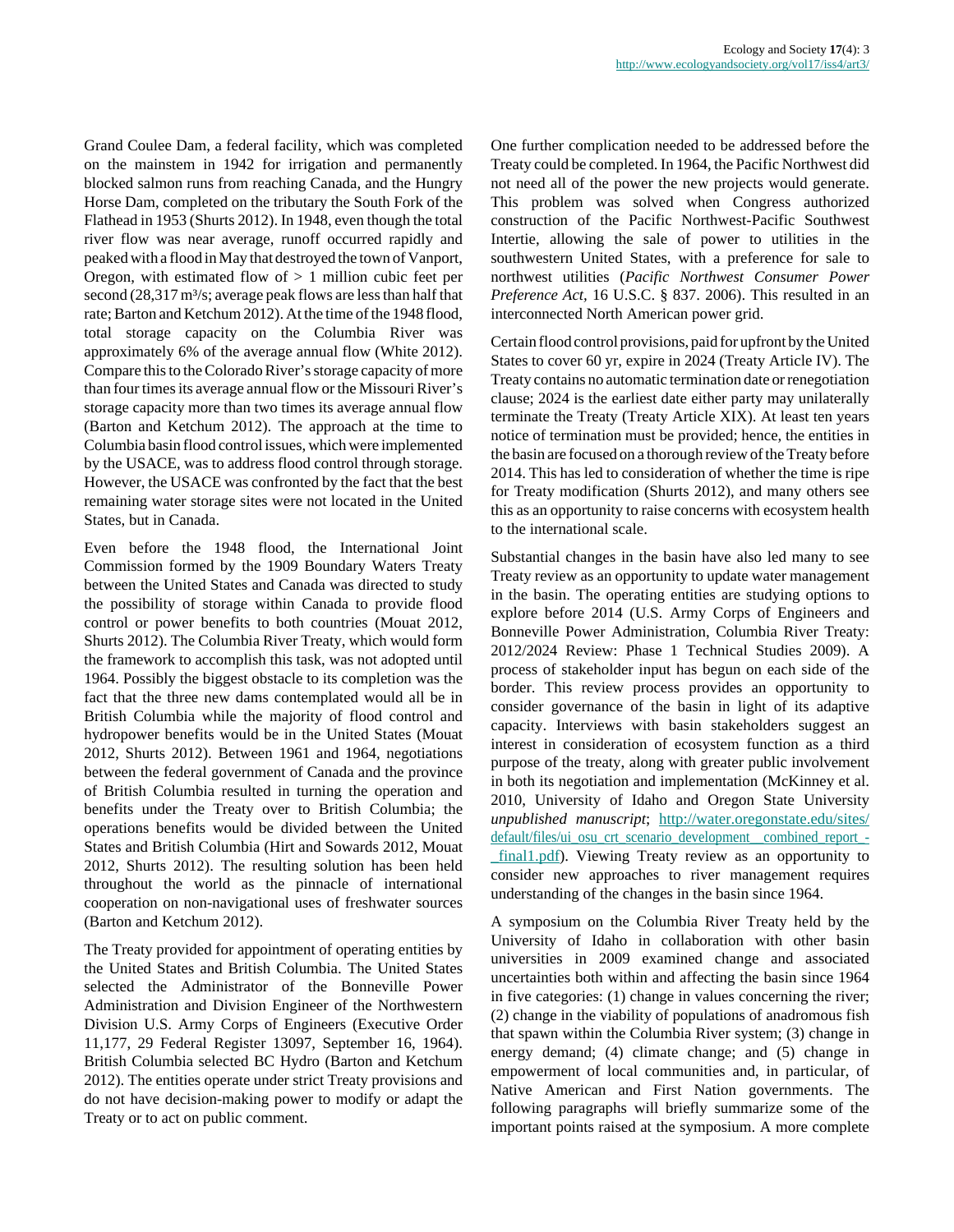summary is provided by Cosens (2010). It is important to note that not all of these changes are of equal importance to the two countries comprising the basin. Addressing change at the appropriate scale, rather than folding all issues into the international treaty, will be one of the important considerations in building capacity for adaptive governance.

Changes in societal values concerning the river are reflected in the adoption of new laws governing both the substance and process of natural resource management (Hirt and Sowards 2012). These new laws include the U.S. *Endangered Species Act* (ESA), adopted in 1973, which forbids federal actions that jeopardize listed species (16 U.S.C. §§ 1531-1544. 2006). Eight salmon and four steelhead species that rely on habitat within the basin have been listed in the United States, although numerous factors affect these species. Operation of the Federal Columbia River Power System (the part of the hydropower system at federal dams in the U.S. portion of the basin), has been the subject of numerous lawsuits under the ESA.

Dramatic changes in the health of the Columbia River ecosystem are reflected in the declines of populations of anadromous fish that spawn within the system and the blockage of anadromous fish from 37% of their former spawning grounds, including all of the river in Canada, by dams. Salmon have declined from an estimated high of 6–16 million in the early 1880s to  $< 1$  million today (Peery 2012). The salmon fishery in the Columbia River basin is now supported by approximately 200 hatcheries (Peery 2012). It is difficult to argue that these changes were not foreseen (Bottom et al. 2009), but the value placed on the fisheries clearly has shifted.

In a 2009 special feature of *Ecology and Society* titled "Pathways to Resilient Salmon Ecosystems," scientists explored the prospects for Pacific salmon, including Columbia River populations. In contrast to the single population of Atlantic salmon, Pacific salmon have adapted to the relatively dynamic geological coastline and riverine environment of the west coast of North America through the development of multiple locally adapted populations (Waples et al. 2009). The 10-million-year survival of Pacific salmon in the face of a highly dynamic coastal environment is a tribute to their resilience (Healey 2009). However, anthropogenic changes have occurred on both a scale and timeframe that does not match historical geological variability in the system (Healey 2009). Thus, the key to restoring salmon resilience is not merely to maintain genetic diversity through hatcheries, but to re-establish the natural processes that led to adaptation (Healey 2009). Because salmon require the entire length of a river system, as well as the ocean, to complete their life cycle, this would require a daunting level of cross-jurisdictional coordination (Bottom et al. 2009).

Blockage of salmon from Canada by dams and new reliance on resident fisheries in the portions of the basin that no longer see salmon runs alters the dialogue surrounding ecosystem health in that portion of the river. Lake levels and release rates also affect these fisheries, just as they affect anadromous fish. Thus, even if the two nations comprising the basin have a different focus for ecosystem health domestically, coordination will be necessary for sustained health.

In addition, energy demand has not unfolded as was anticipated in 1964. When the 1964 Treaty was finalized, planners expected the rapid growth in power demand that followed World War II to continue. They expected new thermal generation to replace hydropower as the dominant source of energy in the Pacific Northwest (Shurts 2012). Conservation nation-wide in the wake of the 1970s energy crisis altered this picture, and hydropower remains the dominant energy source in the region (Hirt and Sowards 2012). Correspondingly, the system's value has grown dramatically. With the current push to develop non-carbon sources of energy, hydropower is likely to become even more valuable. The draft power plan released in September 2009 by the Northwest Power and Conservation Council indicates that "the most cost effective and least risky resource for the region" to meet electricity demand over the next 20 years "is improved efficiency of electricity use" (Northwest Power and Conservation Council 2010). Despite the 20-yr projections of the Council, energy demand and supply technology going forward may be just as unpredictable. Technology innovations in utility-scale storage, for example, could free up river operations for other purposes.

Under the 1964 Treaty, a high level of cooperation and joint planning for river operation occurs among the appointed operating entities. However, the type of agency-level (or entity-level) operational planning envisioned by the 1964 Treaty depends on seasonal and yearly variation that can be forecast within the degrees of historical variability. Six-year, one-year, and within-year planning cycles, as well as Supplemental Operating Agreements are used if mutual benefits in power, flood control, fisheries, or other values may be achieved (Barton and Ketchum 2012). In this way, the Treaty provides sufficient flexibility for adaptive management to account for seasonal and yearly uncertainty within the limited purposes of the Treaty.

Unfortunately, climate change predictions indicate that the range of variation will be greater than the variation predicted based on historical behavior (Hamlet 2003). Modeling by the Climate Impacts Group suggests that precipitation may not change dramatically within the Columbia River basin, albeit substantial uncertainty is associated with this statement (Hamlet 2003). However, changes in annual snowpack, which can be predicted with greater certainty, are already underway in the basin (Hamlet 2003, Nolin et al. 2012). The basin relies on snowpack as natural storage that, similar to reservoirs, moderates summer flows. With climate change, reduction in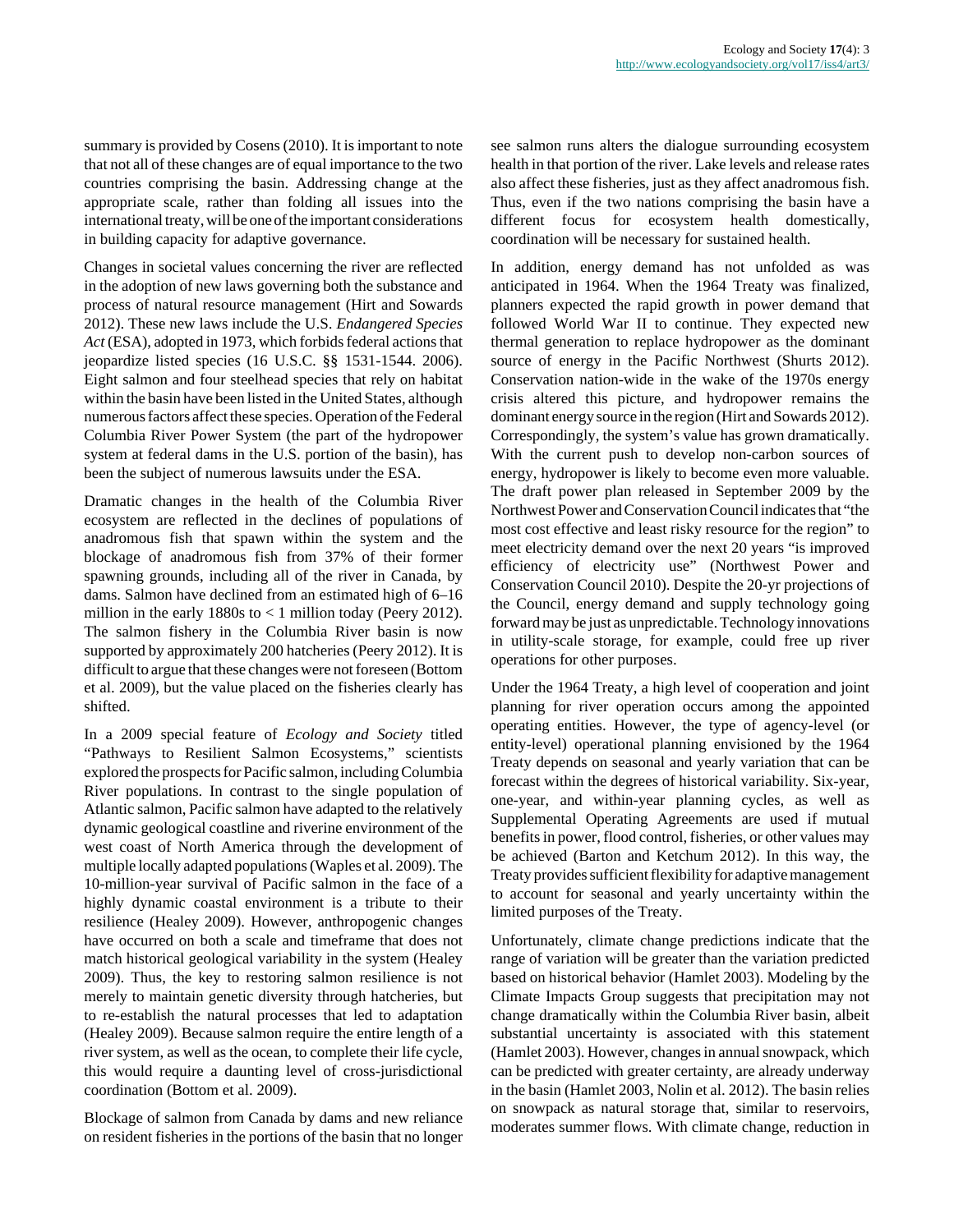snow-water equivalent may be as much as 35% in the U.S. portion of the basin by 2060 and 12% in the Canadian portion of the basin (Hamlet 2003, Nolin et al. 2012). This reduction in natural storage means that the artificial storage configuration in the basin will be insufficient to reap the power benefits available in the past (Hamlet 2003). In particular, summer production, which serves utilities in the southwestern United States, will decrease if the current configuration is maintained (Hamlet 2003). Situations out of the historical water supply regime have impacts beyond power production. The Columbia River Treaty provides an excellent framework to address high flow. However, it does not address low flow under a climate change scenario (Hamlet 2003). Adaptation to climate change for other uses such as irrigation and fisheries requires responses by multiple agencies in the United States, with no framework for coordination (Hamlet 2003). Irrigation occurs during the summer, when the lowest flows will occur if storage is insufficient. If there is a failure to address low flows, the fish and farmers will bear the brunt of climate change (Hamlet 2003).

A more subtle yet pervasive change in laws governing process stems from the now global demand for greater public access to information and participation in governmental decision making. In the United States, the indications of this trend began with the passage of the *Freedom of Information Act* in 1966 (5 U.S.C. §552. 2006) and the *National Environmental Policy Act* in 1970 (Pub. L. No. 91-190, 83 Stat. 852. 1970; current version at 42 U.S.C. § 4321. 2006; Hirt and Sowards 2012).

A reconnaissance-level situation assessment of stakeholders in the Columbia River basin was done by students at the University of Montana under the direction of consortium member Dr. Matthew McKinney (McKinney et al. 2010). This assessment, along with subsequent interviews done by students at the University of Idaho and Oregon State University (*unpublished manuscript*) confirmed the expectation of public input within the basin and identified several key perceptions. Among the key issues identified by stakeholders that were not addressed in 1964 but should be in the future is participation by affected communities, including Native American tribes and First Nations. This perception is paralleled by the dramatic change in empowerment among basin communities.

The following factors, detailed in Cosens (2010), have increased empowerment of local communities and, in particular, of Native American and First Nation governments resulting in enhanced capacity to participate in Columbia River decision making: (1) legal recognition of the treaty rights of certain Native American tribes to participate in the harvest and management of Columbia basin fisheries within the United States, now organized as the Columbia River Intertribal Fish Commission; (2) recognition of the upper basin tribes within the United States whose land was blocked from anadromous fish migration by the Grand Coulee Dam, organized as the Upper Columbia United Tribes; (3) establishment of the Northwest Power and Conservation Council in the United States in 1980, composed of state representatives in the United States portion of the basin and charged with energy and fisheries restoration planning; (4) Constitutional recognition of the rights of First Nations in Canada in 1982; and (5) legislative recognition of the Columbia Basin Trust in Canada in 1995, formed initially as a grassroots effort to assert the rights of local communities and First Nations whose lands were flooded by Treaty dams. Many of these groups advocate restoration of the health of anadromous fish runs in the basin, although some have shifted focus to resident fish and cultural restitution in areas blocked from salmon runs. These changes parallel the growing call for public participation in resource management decisions and the need for local capacity building to make this input a reality. They provide the base from which public processes can be built into adaptive governance.

Adaptive management was attempted in the late 1980s to early 1990s in the U.S. portion of the Columbia River basin as part of a fish and wildlife restoration effort, and failed. That failure must be assessed if consideration of a new attempt is to be credible. The following section relies on the extensive analyses of that failure to place it in the context of the differences between adaptive management and adaptive governance and the framework for legitimacy.

## **MOVING FROM ADAPTIVE MANAGEMENT TO ADAPTIVE GOVERNANCE**

The *Northwest Power Act* of 1980 (*Pacific Northwest Electric Power Planning and Conservation Act,* Pub. L. No. 96-501, 94 Stat. 2697) brought great hope to those interested in restoring anadromous fish runs in the U.S. portion of the Columbia River basin. The Act is an interstate compact approved by the legislatures of Idaho, Montana, Oregon, and Washington, and by Congress to give the four states a greater role in decision making with respect to electric power and fish and wildlife in the U.S. portion of the Columbia River basin. The resulting Northwest Power and Conservation Council (hereafter, the Council) comprises two political appointees from each state, has legal and technical staff, and is funded through power revenues from the Bonneville Power Administration. The Council has three primary objectives: (1) develop a 20-yr electric power plan that will guarantee adequate and reliable energy at the lowest economic and environmental cost to the Northwest; (2) develop a program to protect and rebuild fish and wildlife populations affected by hydropower development in the Columbia River basin; and (3) educate and involve the public in the Council's decisionmaking processes.

The Act requires all actions of the Bonneville Power Administration to be consistent with the Council's electric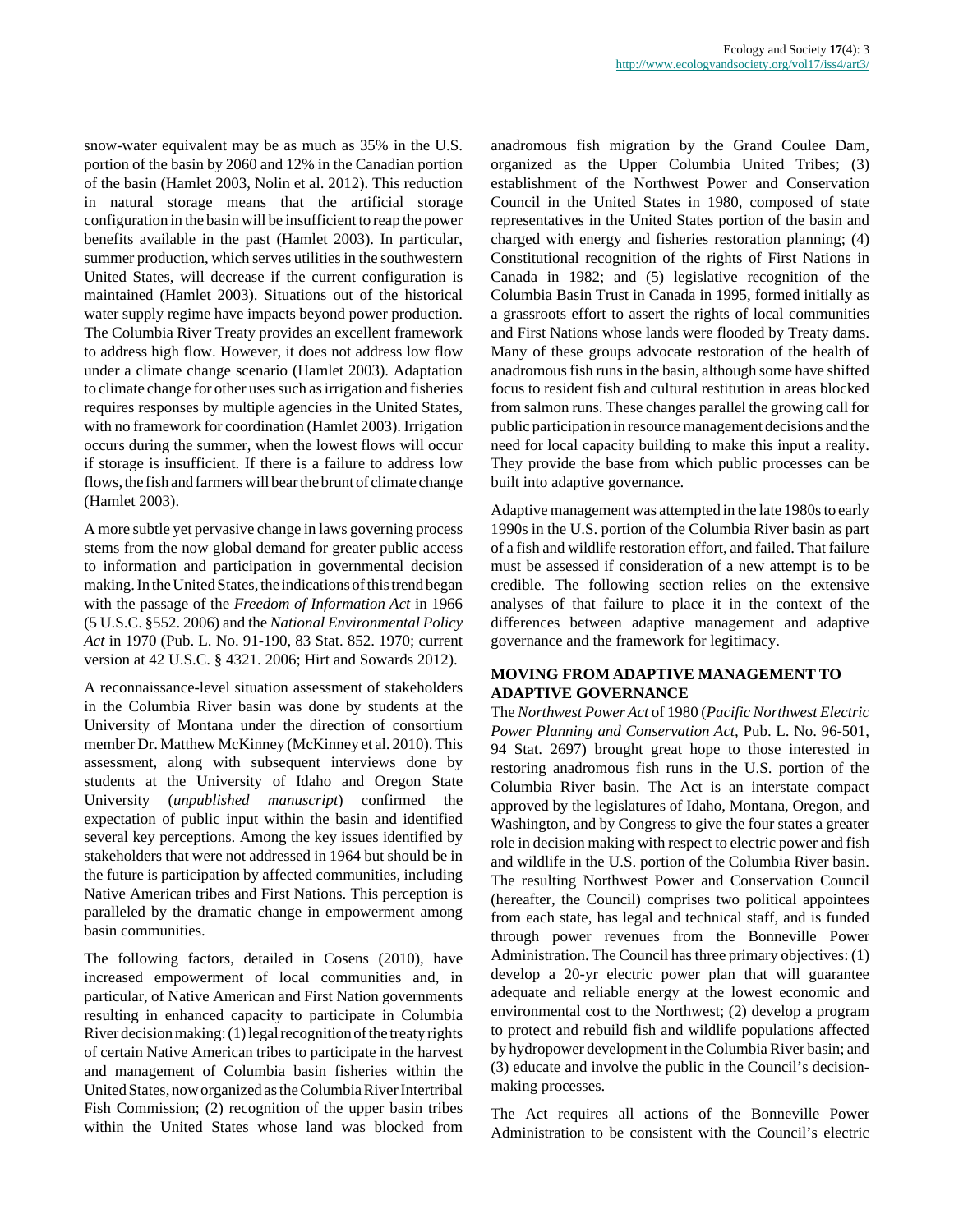power plan. In contrast, the fish and wildlife program is intended to be based on input from states, tribes, and federal agencies, and to complement their activities, but no authority is granted to the Council or the Bonneville Power Administration to reconcile the fish and wildlife program with hydropower operations in the basin (Volkman and McConnaha 1993). Hope that the Council's activities would reverse the decline of anadromous fish was sufficiently high that a process for listing of spring chinook salmon under the ESA was set aside pending implementation of the new program (McConnaha and Paquet 1996).

Washington appointee to the Council, Dr. Kai Lee, introduced the concept of adaptive management in the initial years of implementation of the Act (Volkman and McConnaha 1993, see also Lee 1993, 1999). Adaptive management was embraced for application of the fish and wildlife program restoration activities initially, then extended to mainstem flow operations by amendments to the program in 1994 (Independent Scientific Group 1996, Blumm 2002). This extension was never implemented. Its implementation was rejected when the political make-up of Council members changed (McConnaha and Paquet 1996, Blumm 2002). Reconsideration was preempted by listing under the ESA (discussed as an attractive alternative below). The effort to apply adaptive management to fish and wildlife restoration activities failed. If adaptive management is to be recommended as one tool for moving the Columbia River basin toward a more resilient social-ecological system, it is first necessary to analyze why the original experiment in adaptive management failed, and second, by viewing it through the framework of legitimacy, to consider whether there is any reason to believe it would succeed if tried again.

Published analyses of attempted adaptive management on the U.S. portion of the Columbia River basin suggest a variety of reasons for failure that generally fit into four categories: implementation, geographic scale, time scale, and attractive alternative. Each of these categories is discussed below in the context of legitimacy, followed by a discussion of the Council's efforts in public participation, which are closer to the model sought for legitimacy in adaptive governance.

## **Implementation**

Analyses by both program participants and an independent group of scientists indicate that the crucial steps in adaptive management of monitoring, evaluation, and adjustment were not rigorously adhered to in the Council's effort. Monitoring focused on salmon rather than the key ecological features needed to support them (Independent Scientific Group 1986), leading to a bias in favor of hatchery programs rather than attention to the full range of ecosystem function. The cost of monitoring tended to result in its elimination from project funding (Lee and Lawrence 1986). To assure results-based legitimacy, goal setting followed by monitoring of actions must be presented to legislative appropriation committees as vital program components needed to assure agency accountability. Giving a program the tools to demonstrate that its actions are either moving the ecological system in the direction of its ecological goals or that adjustments must be made if they are not is the key to returning legitimacy to resultsbased decision making.

Where monitoring was used in the Council's program, evaluation of results occurred at the program level by policy and decision makers, not by independent scientists (Independent Scientific Group 1996). This eliminated the opportunity to make scientific adjustments to monitoring to reduce uncertainty (McConnaha and Paquet 1996). Huitema et al. (2009) note that Lee's (1999) description of involving decision makers is closer to the model for adaptive governance. However, it may also reflect a failure to distinguish between governance and implementation of management. To maintain the integrity of results-based legitimacy, scientific monitoring results must be interpreted by scientists. Likewise, the recommendation for adjustments must also come from the scientific community. Science-based recommendations may be rejected in the process of making trade-offs, but by doing so in open deliberative processes rather than hiding the rejection in the uncertainty surrounding the science, the possibility of resorting to the status quo is reduced and the transparency necessary for legitimacy is enhanced.

Implementation problems can also be addressed through attention to deliberative legitimacy. Goal setting must be done through a deliberative process by bringing together scientific expertise to identify measurable goals and public input at the scale of the impact of the particular action. Monitoring must be funded and employed to measure variables that are relevant to the goal set. The analysis and adjustment stage then becomes the avenue to results-based legitimacy.

The decision to extend adaptive management to mitigation of mainstem power operations on fish was never implemented. A barrier to its success, had it been implemented, was the fact that the fish and wildlife program could only guide, not control, decisions on power operations (Volkman and McConnaha 1993). As noted, under the 1964 Treaty, changes to power operations to accommodate fish migration have taken place. However, the benefit to Canada of U.S. power production is calculated without recognizing those accommodations. The fact that the United States loses power generation for fish flows, then provides power benefits to Canada as if that loss did not occur, creates a disincentive to alter operations for fish. The elevation of ecosystem function to an international consideration provides a forum for decision making in which both the action (power generation) and its impact on the ecosystem are deliberated at the same scale and level of governance.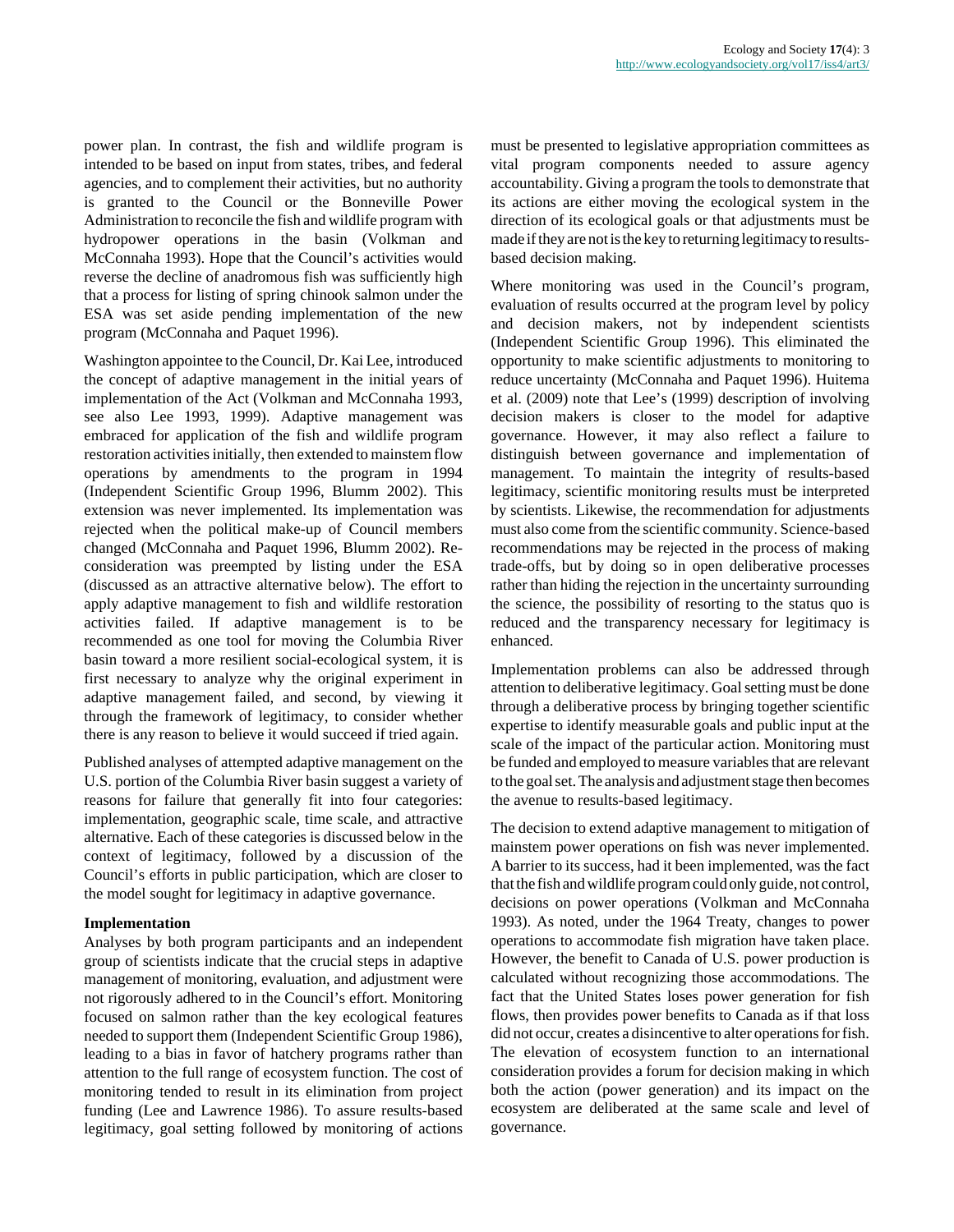#### **Geographic scale**

Analyses indicate that the lack of overarching authority in a jurisdictionally complex basin, the difficulty of experimental design, and concern over experimentation with species, thought by some to be on the brink of extinction, all plagued the Council's fish and wildlife program. Potentially, the greatest barrier to success lay in the competing and conflicting goals between the Council's stated objective to develop a fish and wildlife program and international operation of the river for the primary purposes of hydropower and flood control. Had implementation and time scale issues been cured, it is likely that the Council's adaptive management program would have worked well on the sub-basin scale. The problems in moving to an adaptive approach applied to actions that have implications at a basin-wide scale, such as mainstem dam operation, are twofold.

First, the complexity of experimental design and meaningful monitoring at this scale cannot be fully eliminated. Experimentation on the scale of an entire river basin is both jurisdictionally (Lee and Lawrence 1986, McConnaha and Paquet 1996) and scientifically complex (McConnaha and Paquet 1996) and possibly unwise given that the risk of failure extends to the entire basin. These problems are compounded when the species in question is in decline. Because large-scale experimentation on species in decline has high risks, it is extremely difficult to generate the political will to act (Volkman and McConnaha 1993). Nevertheless, it is important to recognize that dam construction and daily dam operations are themselves major experiments in ecological resilience. Viewed through this lens, if the problem of exactly what to monitor to separate out impacts due to changes in dam operation from those due to changes in ocean conditions, harvest, and other variables is solved, incremental changes are simply adjustments to an experiment that is already underway.

The second problem with geographic scale is the need for coordination across multiple jurisdictions to address problems at a basin scale. Although matching the scale of governance to the scale of the problem is frequently discussed (Ruhl and Salzman 2010), scholars caution that complex systems often require action at a variety of scales (Ruhl and Salzman 2010). The observed need for flexibility to adapt to the scale of a particular problem supports the call for polycentricity as a component of adaptive governance. This and the pragmatic recognition that legitimate democratic systems cannot merely replace an existing multi-jurisdictional system with a single basin-wide authority lead to the conclusion that coordination at the scale of the basin should be addressed through a network approach rather than elevating all decisions to a basin-wide authority. Changes are nevertheless needed to implement any network approach and must include coincidence of goals, time scale, monitoring, and process on the issue in question across network organizations. It is likely that this requires, at the very least, authority incorporated at the highest jurisdictional level to authorize treatment of ecosystem health at a level equivalent to hydropower and flood control. In the case of the Columbia River basin, this would be at the level of the international treaty.

#### **Time scale**

Adaptive management requires monitoring the response to a particular action for a sufficient period of time. This will provide biologically meaningful data so that informed decisions can be made on adjustments to management. The political time scale is generally much shorter than the biological one (Lee and Lawrence 1986, Volkman and McConnaha 1993). In the Columbia basin, the political shift that took place between program amendments to adopt adaptive management for mainstem fish passage and implementation of adaptive management on the mainstem derailed the effort (Blumm 2002). In addition, the patience of salmon advocates ran out and an attractive alternative was available (i.e., listing under the ESA). For order-based legitimacy, the time scale of incremental adjustment to management decisions must reflect both biological and social needs. Reconciling the ecological and social time scales in making incremental changes to management must be achieved through deliberative processes. Rate of change in components of an ecological system should be factored into considerations of what to monitor. At the same time, it must be acknowledged that economic stability does not require absolute finality. Incremental adjustments made on a time scale that takes the investment cycle into account will not destabilize the system. By elevating the dialog to the basin level, thus bringing fish restoration and power generation into the same decisionmaking process, a timeframe that meets both needs is more likely to be found. Currently, instability under the ESA tracks the federal election cycle. The gridlock and litigation expense created by that process should cause some to consider a 10– 20-yr cycle of change to be a reasonable approach.

#### **Attractive alternative**

Frustrated with the slow pace of action under the *Northwest Power Act* and the interpretation of the Bonneville Power Administration that it need not comply precisely with the recommendations of the Council, salmon advocates turned to an attractive, more robust alternative, the *Endangered Species Act.* The absolute prohibition on jeopardy in the ESA appeared to be the necessary hammer to change mainstem federal dam operation. Twelve populations of Columbia River salmon and steelhead and two resident Columbia River species of fish have been listed since the early 1990s.

An analysis of the compatibility of the ESA and adaptive management written by Council staff after the initial Snake River listings was cautiously optimistic (Volkman and McConnaha 1993). The authors noted that the focus of adaptive management would probably change from hatcheries to wild fish due to the listing, and that risky experimentation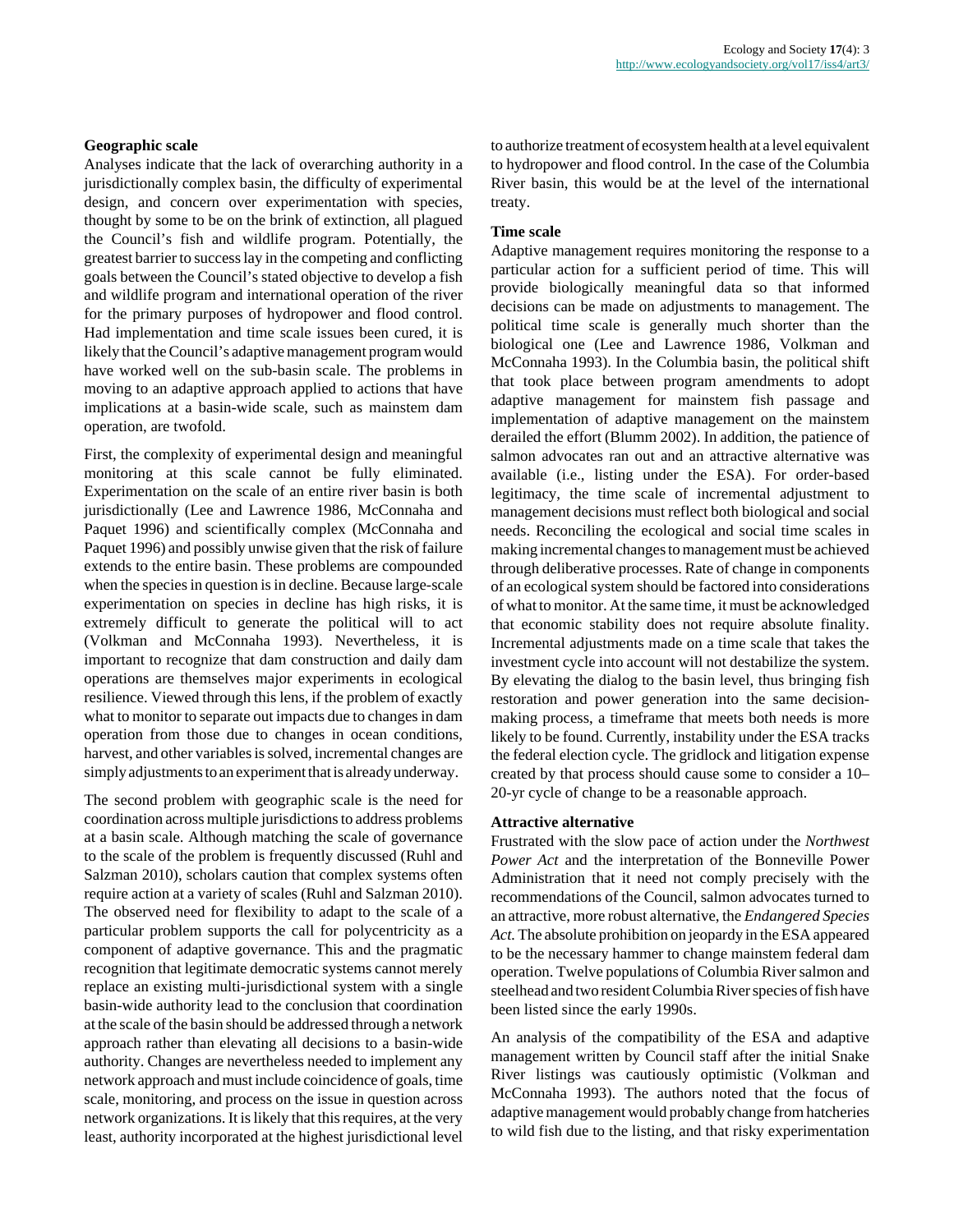would be prevented by the ESA prohibition on jeopardy of listed species by federal action. The authors also noted that experimentation would nevertheless be feasible provided the implementation of adaptive management did not lead to a stalemate "over suitable hypotheses and experimental measures" (Volkman and McConnaha 1993:1272). Unfortunately, litigation and focus on disputes over uncertain science prevailed over the optimistic scenario thought possible.

Many believe that the current ESA implementation in the Columbia River basin is in a stalemate. The stalemate concerns the science behind a determination of jeopardy or no jeopardy rather than the science behind an evolving process of adaptive management for purposes of restoration (Thomas-Morse 2012). The process of consultation under the ESA by the U. S. National Marine Fisheries Service (NOAA Fisheries) took on the appearance of politicized science when the Biological Opinion on operation of the Federal Columbia River Power System flipped from one of jeopardy under the Clinton administration to one of no jeopardy under the Bush administration (Thomas-Morse 2012). Whether a valid accusation or not, its reception clearly signaled a loss of legitimacy for ESA implementation in the Columbia River basin. In addition, it has become clear that "no jeopardy" falls short of management for ecosystem resilience (G. Hill and S. Kolmes, *personal communication*). Finally, ESA implementation has run into the same barrier that implementation by the Council faced. Because it applies only on the U.S. side of the border, agencies have attempted to keep implementation within the parameters of the 1964 Treaty. Under U.S. domestic law, a later-enacted domestic statute (e.g., the 1973 ESA) prevails over a treaty, despite the fact that under international law, this will place the United States in breach of the 1964 Treaty (Rogers 1999). Thus, U.S. entities seek to implement domestic law in a manner that avoids conflict with a treaty, limiting the range of possible measures.

Thus, the attractive alternative of ESA listing relied on in the 1990s has not lived up to its promise. At the same time, the threat of ESA sanctions has been a factor in balancing the dialog in the basin and can remain an equalizing force. It is the means to achieve its goals that require a new approach. Lack of success under the ESA should encourage its proponents to consider a new methodology. With no permanent solution in sight after almost twenty years of litigation, parties may be more receptive to an adaptive approach that holds future actions accountable to measured progress.

## **Public participation**

The Council underwent an extensive sub-basin planning process to inform its identification of priorities under the fish and wildlife program (Volkman and McConnaha 1993). The intent, under the leadership of Dr. Lee, was to integrate economic and social concerns in restoration efforts (Volkman and McConnaha 1993). This approach is an important aspect of legitimacy, and the Council has been praised for these efforts (Volkman and McConnaha 1993). At the same time, the Council itself is composed of representatives of the four basin states (leaving off the minor portions of Wyoming and Nevada in the basin); however, there are also 15 Native American reservations within the U.S. portion of the basin. Under the sub-basin planning process, participation by tribes would be as members of the public rather than as sovereigns. Any new effort to implement adaptive management in the basin can turn to the sub-basin planning process as a model of public participation. However, achieving adaptive governance must also include a recognized role for the 15 tribal sovereigns, separate from the general public. By viewing governance in the basin as polycentric, appropriate roles for tribal, state, and international governance can be addressed separate from the development of a robust process for public input.

## **CONCLUSION**

The current review of the Columbia River Treaty provides an opportunity to consider river governance at the scale of international river management. If stakeholders seek a more resilient form of river governance, it will require a change in the operations and implementation of the Treaty to allow more flexible response at the international level and greater local input and coordination on efforts to restore ecosystem health. The entities necessary to provide multiple, overlapping authority now exist in the Columbia River basin, but it is their input to the Treaty and operational decisions and their role in implementation that require acceptance at the international level. The groundwork for connecting local knowledge and input to national-level decisions has been laid in the Columbia River basin by substantial increases in local capacity since ratification of the 1964 Treaty.

Too often, scientific studies of ecological systems view the legal and political system as boundary conditions. By focusing research on those boundaries and how to move them, greater implementation of emerging approaches to management for resilience may be achieved. This will require changes to both governance and the implementation of policy through management. The current gap between the recognition by resilience scientists that adaptive management is an appropriate management tool in the face of uncertainty and achieving its implementation may be bridged by recognition of the difference between scientific accuracy and social legitimacy and full integration of the social component. Implementation of the flexibility required for adaptive management must be accompanied by careful attention to the use of scientific expertise and its separation from the tradeoffs made by decision makers, consideration of both the biological and social components in the choice of timeframes for adjustment of management actions, and a robust, deliberative public process supported by local capacity building to allow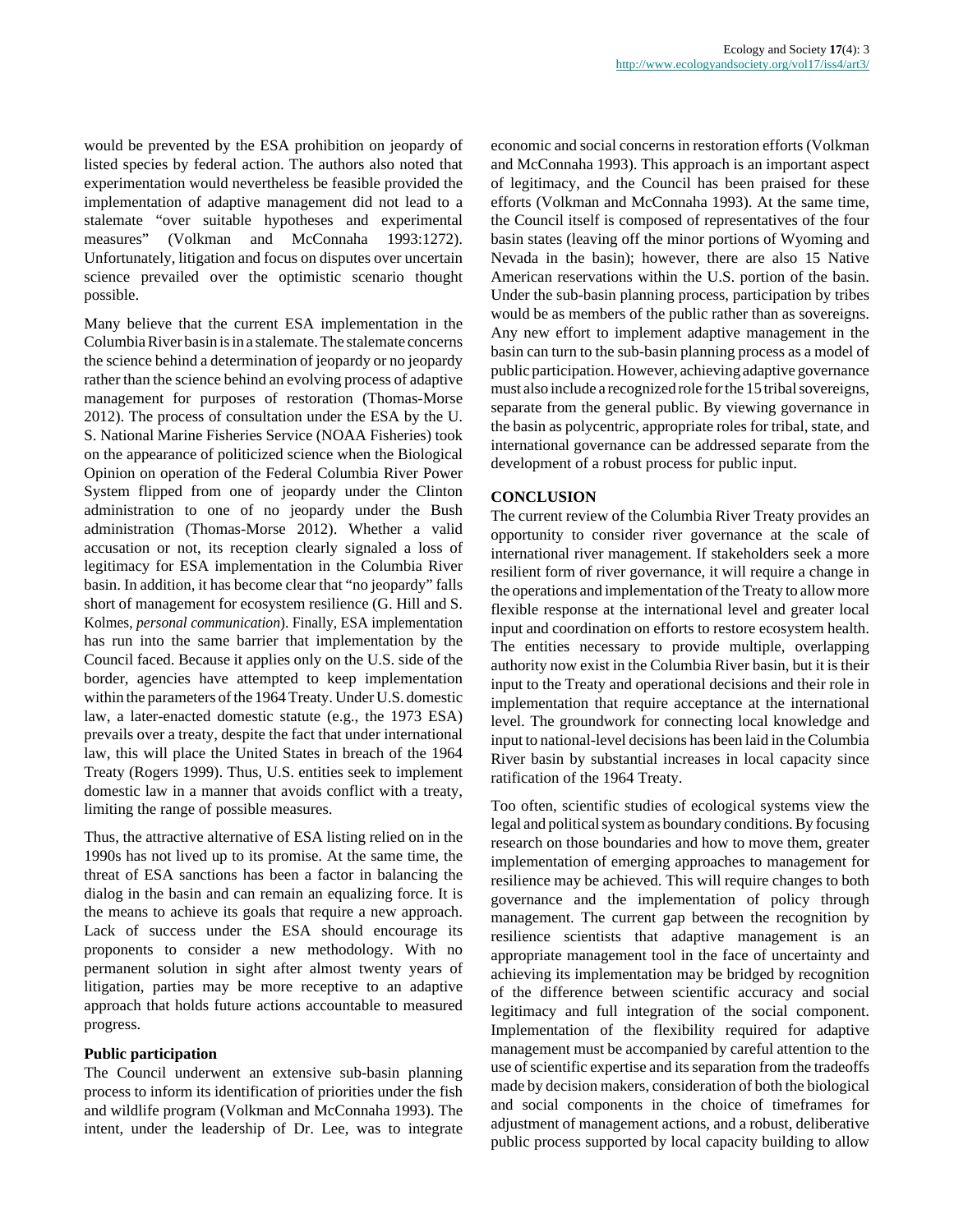meaningful participation. Analysis of the changes necessary to ensure legitimacy in governance provide another lens to analyze the value of polycentricity, public participation, an experimental approach to resource management, and management at the bioregional scale as components of good water governance.

*Responses to this article can be read online at:* [http://www.ecologyandsociety.org/issues/responses.](http://www.ecologyandsociety.org/issues/responses.php/4986) [php/4986](http://www.ecologyandsociety.org/issues/responses.php/4986)

## **LITERATURE CITED**

Barton, J., and K. Ketchum. 2012. Columbia River Treaty: managing for uncertainty. *In* B. Cosens, editor. *The Columbia River Treaty revisited: transboundary river governance in the face of uncertainty.* Oregon State University Press, Corvallis, Oregon, USA.

Blumm, M. C. 2002. *Sacrificing the salmon: a legal and policy history of the decline of Columbia basin salmon.* BookWorld Publications, Den Bosch, The Netherlands.

Bodansky, D. 1999. The legitimacy of international governance: a coming challenge for international environmental law? *American Journal of International Law* 93:596-624.<http://dx.doi.org/10.2307/2555262>

Bodin, O., and B. I. Crona. 2009. The role of social networks in natural resource governance: What relational patterns make a difference? *Global Environmental Change* 19(3):366-374. <http://dx.doi.org/10.1016/j.gloenvcha.2009.05.002>

Bottom, D., K. Jones, C. Simenstad, and C. Smith, editors. 2009. Pathways to resilient salmon ecosystems. *Ecology and Society* 14(1): 34 [online] URL: [http://www.ecologyandsociety.](http://www.ecologyandsociety.org/issues/view.php?sf=34) [org/issues/view.php?sf=34](http://www.ecologyandsociety.org/issues/view.php?sf=34).

Boyle, M., J. Kay, and B. Pond. 2001. Monitoring in support of policy: an adaptive ecosystem approach. Pages 116-137 *in* T. Munn, editor. *Encyclopedia of global environmental change, volume 4.* Wiley, London, UK.

Camacho, A. E. 2009. Adapting governance to climate change: managing uncertainty through a learning infrastructure. *Emory Law Journal* 59(1):1-77.

Cosens, B. 2008. Resolving conflict in non-ideal, complex systems: solutions for the law–science breakdown in environmental and natural resource law. *Natural Resources Journal* 48:257-301.

Cosens, B. 2010. Transboundary river governance in the face of uncertainty: resilience theory and the Columbia River Treaty. *Journal of Land, Resources and Environmental Law* 30(2):229-265.

Cosens, B. 2012. Legitimacy, adaptation, and resilience in ecosystem management. *Ecology and Society, in press.* [http://](http://dx.doi.org/10.2139/ssrn.1942875) [dx.doi.org/10.2139/ssrn.1942875](http://dx.doi.org/10.2139/ssrn.1942875)

Doremus, H., and A. D. Tarlock. 2005. Science, judgment, and controversy in natural resource regulation. *Public Land and Resources Law Review* 26:1-37.

Esty, D. C. 2006. Good governance at the supranational scale: globalizing administrative law. *Yale Law Journal* 115:1490-1562.<http://dx.doi.org/10.2307/20455663>

Folke, C., T. Hahn, P. Olsson, and J. Norberg. 2005. Adaptive governance of social-ecological systems. *Annual Review of Environment and Resources* 30:441-473. [http://dx.doi.](http://dx.doi.org/10.1146/annurev.energy.30.050504.144511) [org/10.1146/annurev.energy.30.050504.144511](http://dx.doi.org/10.1146/annurev.energy.30.050504.144511)

Hamlet, A. F. 2003. The role of transboundary agreements in the Columbia River basin: an integrated assessment in the context of historic development, climate, and evolving water policy. Pages 263-289 *in* H. F. Diaz and B. J. Morehouse, editors. *Climate and water: transboundary challenges in the Americas.* Kluwer, Dordrecht, The Netherlands.

Hanna, S. S. 2008. Institutions for managing resilient salmon (*Oncorhynchus* spp.) ecosystems: the role of incentives and transaction costs. *Ecology and Society* 13(2): 35. [online] URL: [http://www.ecologyandsociety.org/vol13/iss2/art35/.](http://www.ecologyandsociety.org/vol13/iss2/art35/)

Healey, M. C. 2009. Resilient salmon, resilient fisheries for British Columbia, Canada. *Ecology and Society* 14(1): 2. [online] URL: [http://www.ecologyandsociety.org/vol14/iss1/](http://www.ecologyandsociety.org/vol14/iss1/art2/) [art2/](http://www.ecologyandsociety.org/vol14/iss1/art2/).

Hirt, P. W. 2008. Developing a plentiful resource: transboundary rivers in the Pacific Northwest. Pages 147-188 *in* J. M. Whiteley, H. Ingram, and R. Perry, editors. *Water, place, and equity.* MIT Press, Cambridge, Massachusetts, USA.

Hirt, P. W., and A. M. Sowards. 2012. The past and future of the Columbia River. *In* B. Cosens, editor. *The Columbia River Treaty revisited: transboundary river governance in the face of uncertainty.* Oregon State University Press, Corvallis, Oregon, USA.

Holling, C. S., editor. 1978. *Adaptive environmental assessment and management.* Wiley, London, UK.

Holling, C. S., and L. H. Gunderson. 2002. Resilience and adaptive cycles. Pages 25-62 *in* L. H. Gunderson and C. S. Holling, editors. *Panarchy: understanding transformations in human and natural systems.* Island Press, Washington, D.C., USA.

Huitema, D., E. Mostert, W. Egas, S. Moellenkamp, C. Pahl-Wostl, and R. Yalcin. 2009. Adaptive water governance: assessing the institutional prescriptions of adaptive (co-) management from a governance perspective and defining a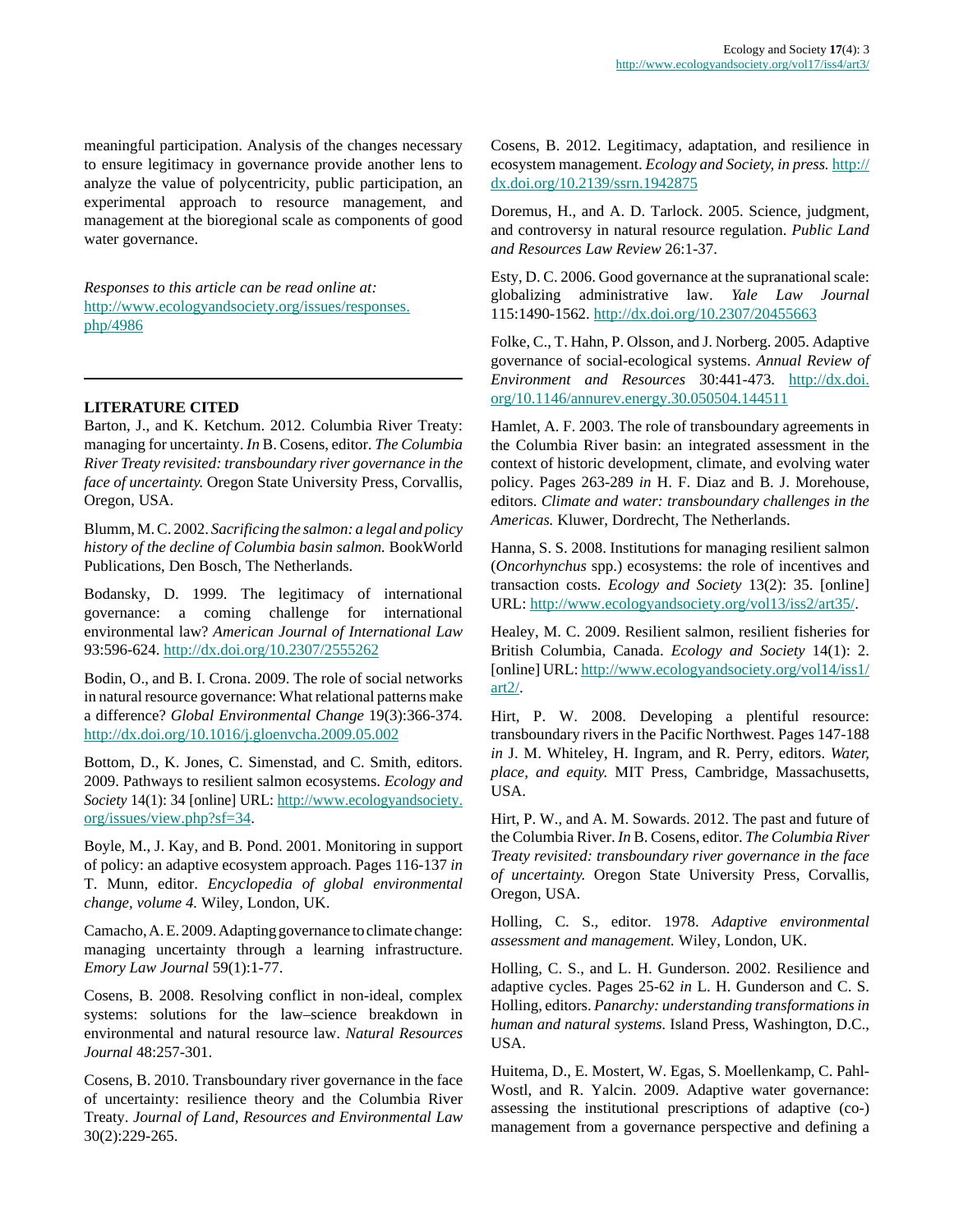research agenda. *Ecology and Society* 14(1): 26. [online] URL: <http://www.ecologyandsociety.org/vol14/iss1/art26/>.

Independent Scientific Group. 1996. *Return to the river: restoration of salmonid fishes in the Columbia River ecosystem: development of an alternative conceptual foundation and review and synthesis of science underlying the fish and wildlife program of the Northwest Power Planning Council.* Northwest Power and Conservation Council, Portland, Oregon, USA. [online] URL: [http://www.](http://www.nwcouncil.org/library/1996/96-6/default.htm) [nwcouncil.org/library/1996/96-6/default.htm](http://www.nwcouncil.org/library/1996/96-6/default.htm).

Kosso, P. 2007. Scientific understanding. *Foundations of Science* 12(2):173-188.<http://dx.doi.org/10.1007/s10699-006-0002-3>

Landeen, D., and A. Pinkham. 2008. *Salmon and his people: fish and fishing in Nez Perce culture.* Confluence Press, Lewiston, Idaho, USA.

Langston, N. 2003. *Where land and water meet: a Western landscape transformed.* University of Washington Press, Seattle, Washington, USA.

Lee, K. N. 1993. *Compass and gyroscope: integrating science and politics for the environment.* Island Press, Washington, D. C., USA.

Lee, K. N. 1999. Appraising adaptive management. *Conservation Ecology* 3(2): 3. [online] URL: [http://www.](http://www.consecol.org/vol3/iss2/art3/) [consecol.org/vol3/iss2/art3/.](http://www.consecol.org/vol3/iss2/art3/)

Lee, K. N., and J. Lawrence. 1986. Adaptive management: learning from the Columbia River basin fish and wildlife program. *Environmental Law* 16:431-460.

McConnaha, W. E., and P. J. Paquet. 1996. Adaptive strategies for the management of ecosystems: the Columbia River experience. *American Fisheries Society Symposium* 16:410-421.

McKinney, M., L. Baker, A. M. Buvel, A. Fischer, D. Foster, and C. Paulu. 2010. Managing transboundary natural resources: an assessment of the need to revise and update the Columbia River Treaty. *West-Northwest Journal of Environmental Law and Policy* 16(2):307-350.

McKinney, M., and W. Harmon. 2004. *The Western confluence: a guide to governing natural resources.* Island Press, Washington, D.C., USA.

Mouat, M. 2012. The Columbia exchange: a Canadian perspective on the negotiation of the Columbia River Treaty. *In* B. Cosens, editor. *The Columbia River Treaty revisited: transboundary river governance in the face of uncertainty.* Oregon State University Press, Corvallis, Oregon, USA.

Nolin, A., E. Sproles, and A. Brown. 2012. Climate change impacts on snow and water resources in the Columbia, Willamette, and McKenzie River basins, USA: a nested watershed study. *In* B. Cosens, editor. *The Columbia River* *Treaty revisited: transboundary river governance in the face of uncertainty.* Oregon State University Press, Corvallis, Oregon, USA.

Northwest Power and Conservation Council. 2010. *Sixth Northwest conservation and electric power plan.* Northwest Power and Conservation Council, Portland, Oregon, USA. [online] URL: [http://www.nwcouncil.org/energy/powerplan/6/](http://www.nwcouncil.org/energy/powerplan/6/default.htm) [default.htm.](http://www.nwcouncil.org/energy/powerplan/6/default.htm)

O'Reilly, K. 2007. Science, policy, and politics: the impact of the *Information Quality Act* on risk-based regulatory activity at the EPA. *Buffalo Environmental Law Journal* 14:249-287.

Peery, C. 2012. The effects of dams and flow management on Columbia River ecosystem processes. *In* B. Cosens, editor. *The Columbia River Treaty revisited: transboundary river governance in the face of uncertainty.* Oregon State University Press, Corvallis, Oregon, USA.

Raadgever, G. T., E. Mostert, N. Kranz, E. Interwies, and J. G. Timmerman. 2008. Assessing management regimes in transboundary river basins: Do they support adaptive management? *Ecology and Society* 13(1): 14. [online] URL: <http://www.ecologyandsociety.org/vol13/iss1/art14/>.

Rogers, J. M. 1999. *International law and United States law.* Dartmouth Publishing, Aldershot, UK.

Roth, D., R. Boelens, and M. Zwarteveen, editors. 2005. *Liquid relations: contested water rights and legal complexity.* Rutgers University Press, New Brunswick, New Jersey, USA.

Ruhl, J. B., and J. Salzman. 2010. Climate change, dead zones, and massive problems in the administrative state: a guide for whittling away. *California Law Review* 98:59-120.

Shabman, L., D. Reckhow, M. B. Beck, J. Benaman, S. Chapra, P. Freedman, M. Nellor, J. Rudek, D. Schwer, T. Stiles, and C. Stow. 2007. Adaptive implementation of water quality improvement plans: opportunities and challenges. Nicholas Institute, Duke University, Durham, North Carolina, USA.

Shurts, J. 2012. Rethinking the Columbia River Treaty. *In* B. Cosens, editor. *The Columbia River Treaty revisited: transboundary river governance in the face of uncertainty.* Oregon State University Press, Corvallis, Oregon, USA.

Thomas-Morse, C. 2012. When courts run regulated rivers: the effects of scientific uncertainty. *In* B. Cosens, editor. *The Columbia River Treaty revisited: transboundary river governance in the face of uncertainty.* Oregon State University Press, Corvallis, Oregon, USA.

U.S. Army Corps of Engineers and Bonneville Power Administration. 2009. *Columbia River Treaty: 2012/2024 Review: Phase 1 Technical Studies.* U.S. Army Corps of Engineers and Bonneville Power Administration, Washington,